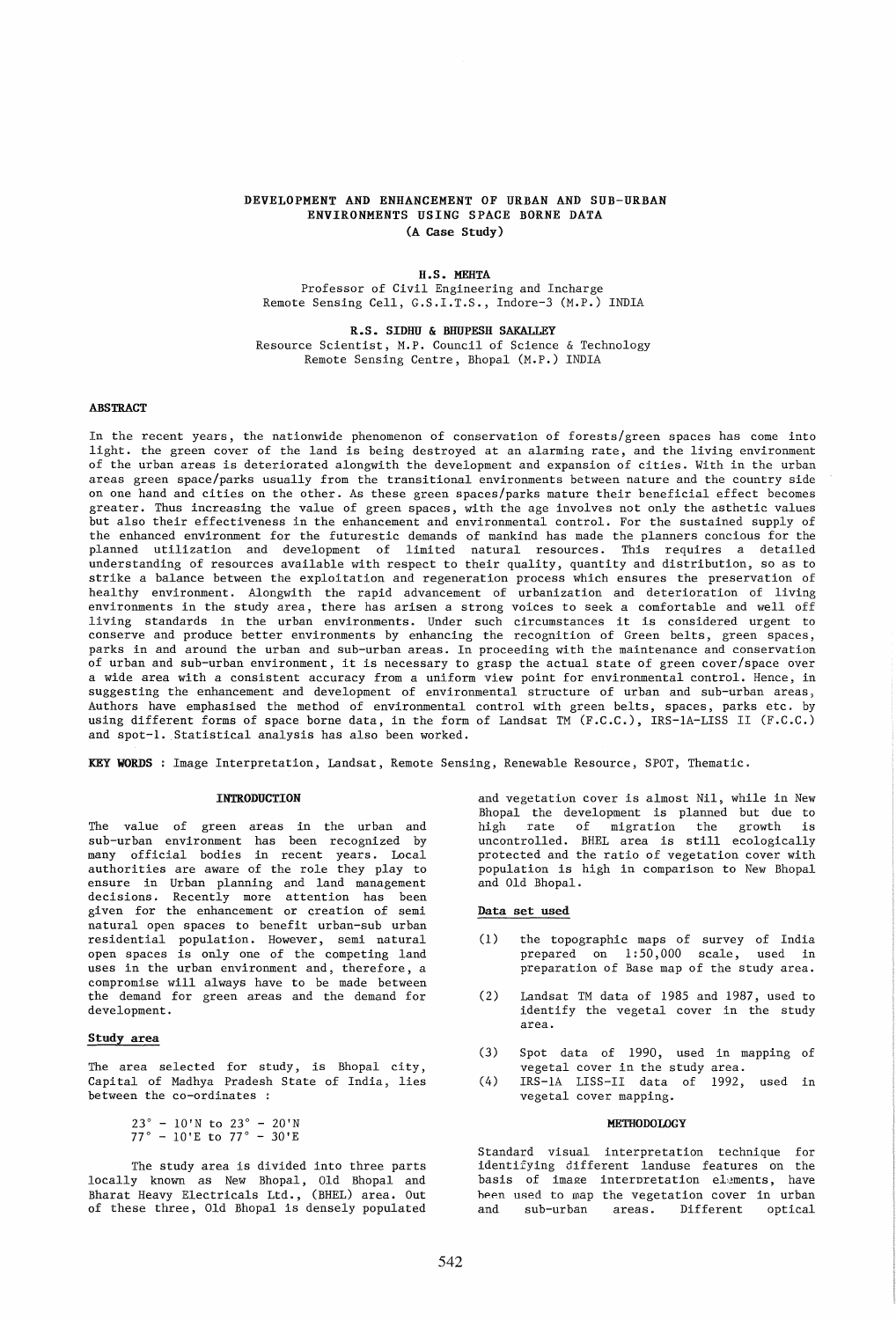instrument like Pentagraph, Optical reflecting projector, Procom-3 have been used to map the vegetation cover and its transfermation to base maps. Area calculation was being made by using Placom planimeter.

## RESULT AND DISCUSSION

Multidate Remotely sensed data from different satellites have been used in mapping the vegetation cover in urban and sub-urban area of Bhopal and BHEL. Vegetation cover map from various sources indicates the ecological and environmental balance maintained in urban and sub-urban environment as shown in Plate 1,2,3 & 4). With the statistical analysis it is clear that the ratio of vegetation cover with settlement is high in BHEL area then the others as shown in Table-I. It is also observed that in peak summer the average temperature of BHEL premises is comparatively lower than the densely populated urban area of Bhopal.

Table  $-1$ : Statistical Analysis

| S.<br>No. |         |                    | Year Type of Data Vegetation cover in<br>Hect. |                     |  |
|-----------|---------|--------------------|------------------------------------------------|---------------------|--|
|           |         |                    | BHEL Area                                      | New & Old<br>Bhopa1 |  |
|           |         | 1. 1985 Iandsat TM | 150                                            | 15                  |  |
|           |         | 2. 1987 Landsat TM | 285                                            | 85                  |  |
|           | 3. 1990 | <b>SPOT</b>        | 600                                            | 175                 |  |
|           |         | 4. 1992 IRS-1A     | 750                                            | 265                 |  |

Total Area of BHEL = 3000 Hect.

Total Area of  $01d + New Bhopal = 18000$  Hect.

In 1980's the BHEL area was not having much vegeal cover. The local authorities and decision makers decided the line of action to maintain the environment of BHEL premises. Since then lot of land wi thin the premises has been converted into big parks, artificially created forest, heavy plantation along road sides was made. The effect of all these is clearly visible now on the ground.

In this study authors have made an attempt to setup a relationship between the vegetal cover and urban development of an area.

## ACKNOWLEDGMENT

The authors expiress their deep sense of gratitude to the Director, Shri G.S. Institute of Technology & Science, Indore, India and Director General M.P. Council of Science & Technology, Bhopal, India for providing necessary facilities to carry out this research work.

## **REFERENCES**

Baines L.M. et al. 1986, "The Application of Remote Sensing to Urban Bird Ecology". Symposium on Remote Sensing for Resources Development and<br>Environmental Management. Enchade, The Environmental Netherland, 1966, pp. 795-799.

Fosberg R. & Peterkon, 1967, "A Classification of Vegetation for General Purpose<sup>9</sup>, A guide to check sheet for IBP Areas", IBP Hand Book, 4-73- 120.

Nature Conservancy Council, 1984, "Urban Nature Conservation" .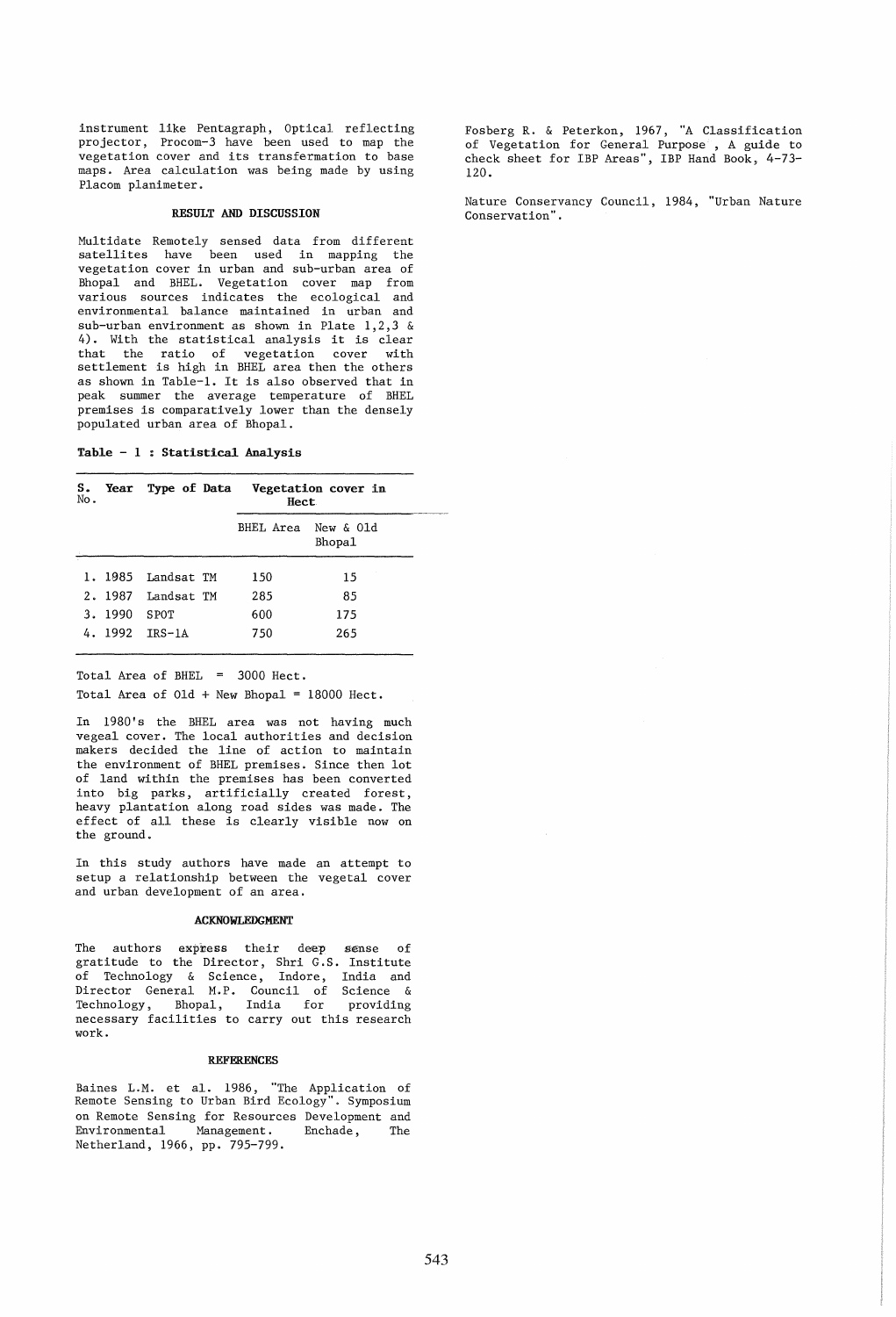

 $PLATE - 1$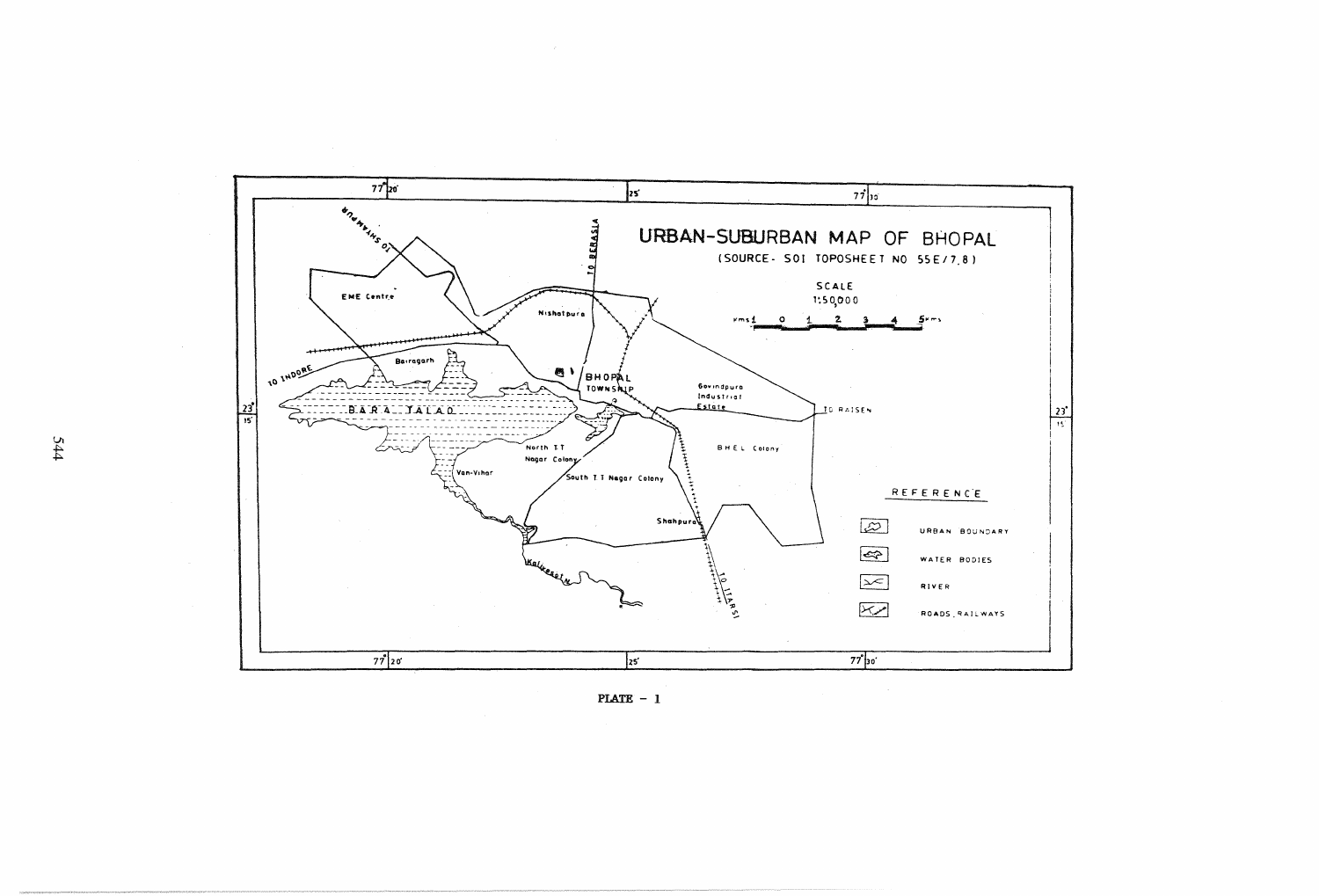

PLATE  $-2$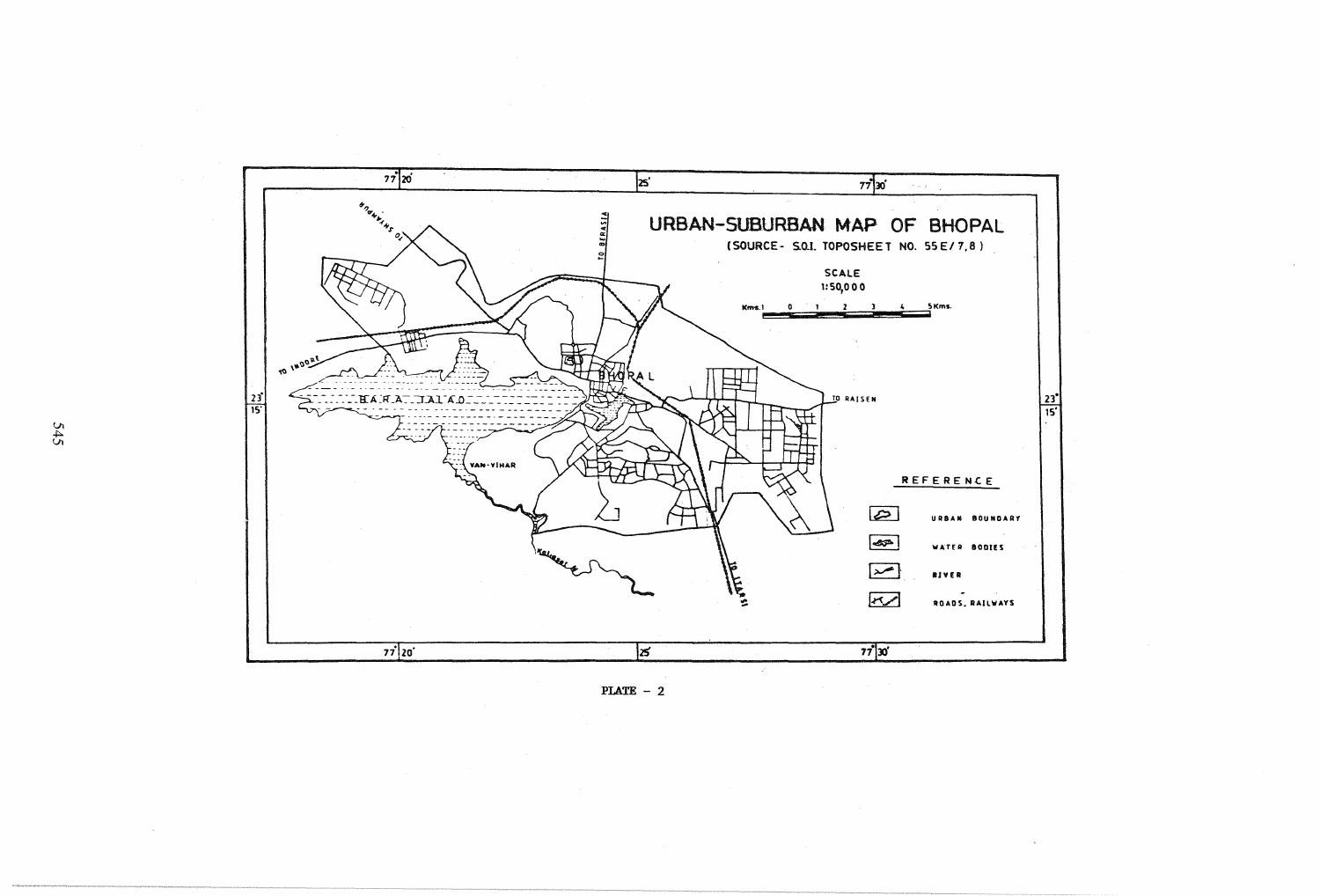

PLATE  $-3$